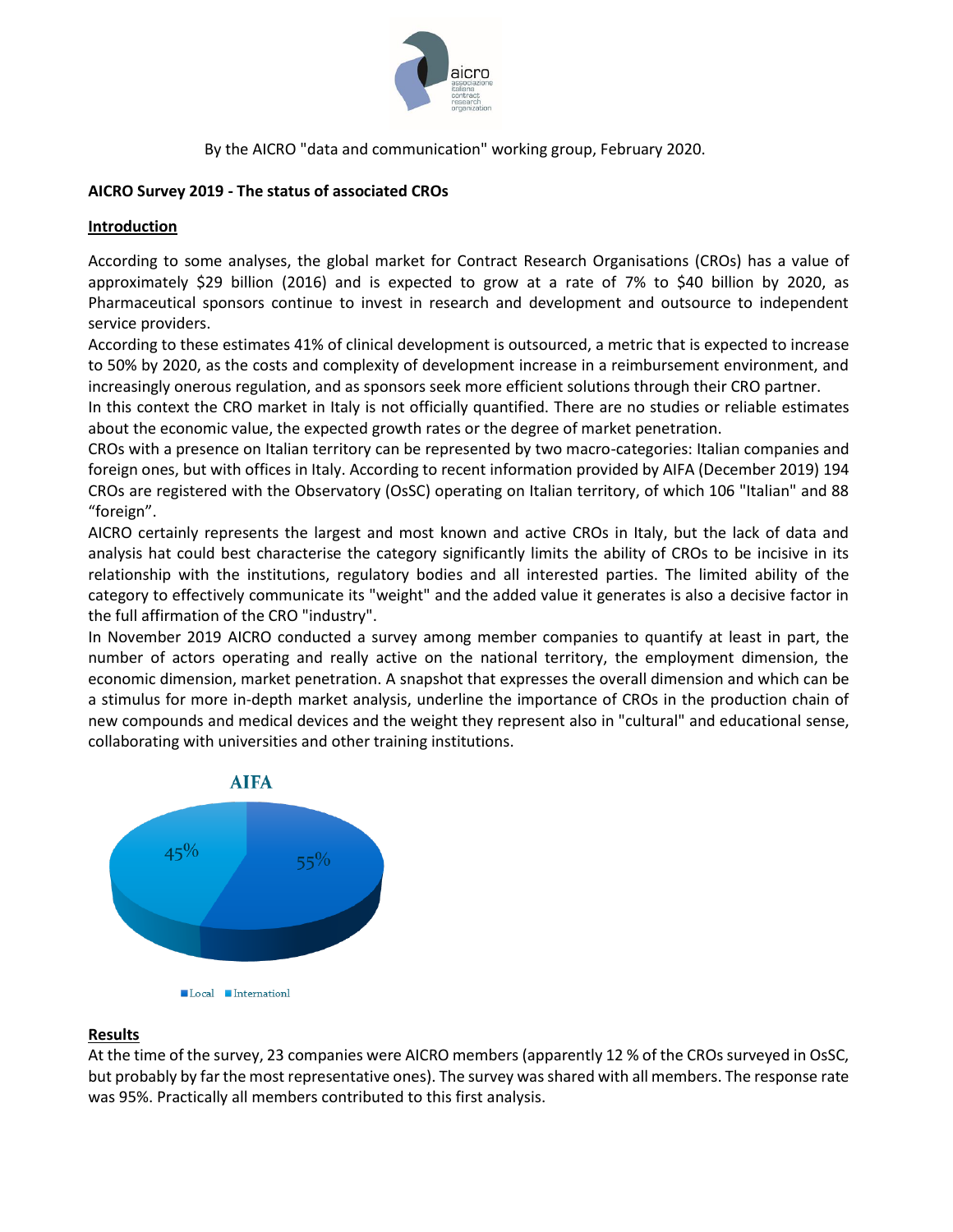

**1. Characterization:** a first series of questions was aimed at characterizing CROs with respect to the Italian context and the type of activity.

61% of CROs represent international companies with a presence in Italy. 39% are Italian companies, some of which are associated or "federated" with other companies abroad.

74% of CROs are headquartered in Lombardy (82% in Milan), 17% in Lazio, and the remainder in other regions.

The characterization of the associates with respect to the type of activity, reveals that the majority (57%) "mainly" deals with international business (i.e. generated abroad). 24% "mainly" of local business (i.e. generated in Italy) and 19% of business equally divided between international and local. A better quantification of the weight of locally generated business would allow to know more precisely the investments destined to Italy and consequently understand the attractiveness of the Italian market for clinical trials.



principalmente internazionale (business generato dall'estero)

· principalmente locale (business generato localmente)

· business equamente ripartito tra internazionale e locale

The majority (81%) of associates are mainly involved in Interventional Clinical Trials (Phase I - IV). The 5% are almost exclusively concerned with observational/epidemiological and generally non-interventional studies. 14% have a "mixed" characterization in this sense.



- principalmente studi interventistici (ph-I a IV)
- · business equamente ripartito tra tutte le opzioni
- principalmente studi osservazionali (retrospettivi o prospettici)
- principalmente Functional Resourcing (personale dedicato e gestito dai clienti)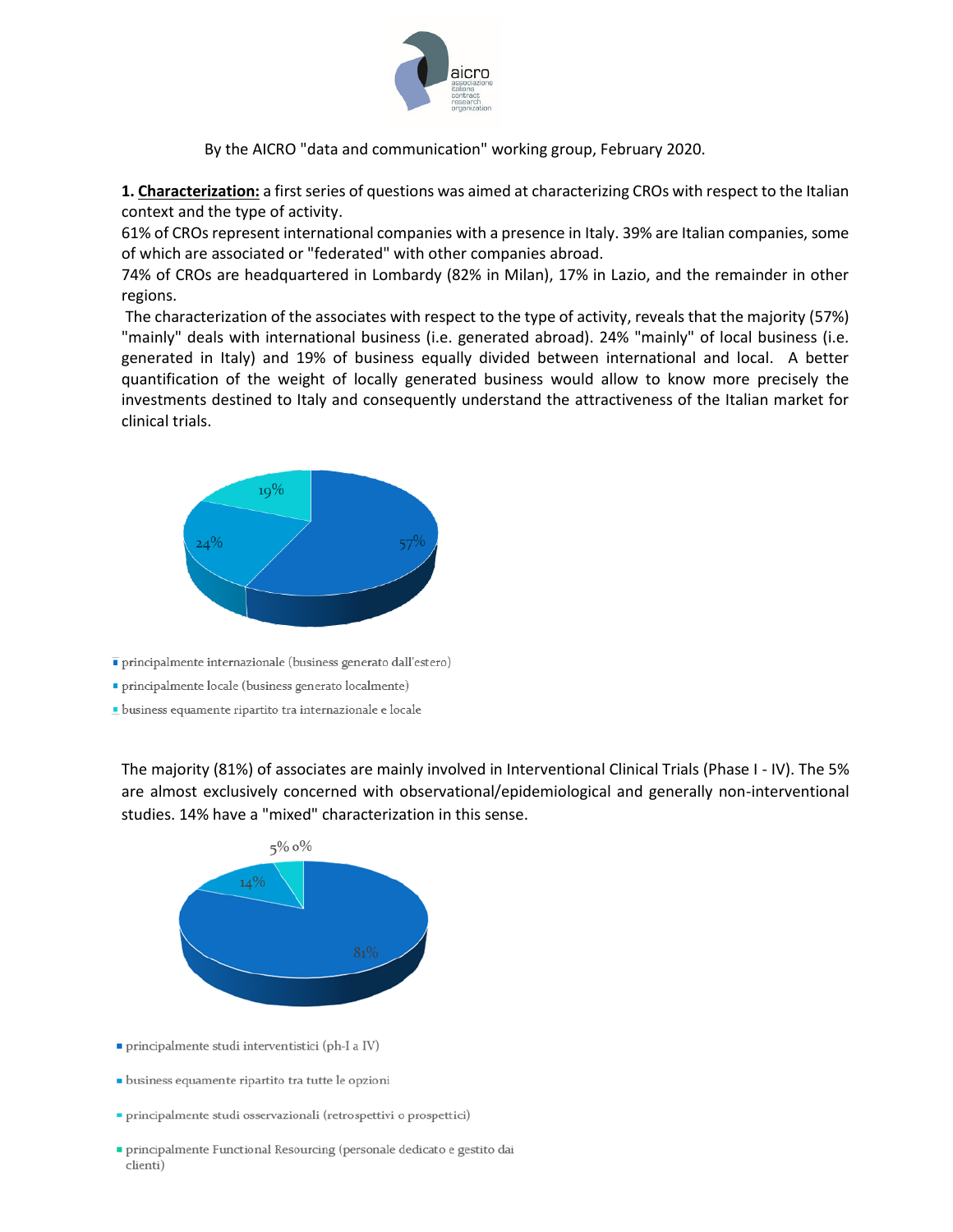

It would be interesting to understand how the "specialization" of CROs in the Italian context evolves with respect to all types of studies and clinical investigations. The possibility for CROs to provide specialized teams and services for the so-called Real World but also for medical devices and other "futuristic" models would seem attractive considering the global context.

Associated companies use a very large part of employed professional resources and apparently the use of freelance staff and consultants is used with a tactical approach. Only 5% of respondents declare the use of external collaborators "to a consistent extent".

#### **2. Human Resources**

The associated CROs employ more than 2200 employees (all contractual forms). A plausible estimate of the aggregate investment of the member companies is in the range of 120 -130 MioEur/year for labour costs alone. It is interesting to note that according to a recent report by Farmindustria, research and development employees in Italy amount to about 6000. However, it is not clear how much the CRO world is related to these numbers.

The majority of members are characterized as small CROs. The average number of employees per company is 105 but the median is only 25. In particular, 28% have more than 100 employees, 24% between 25 and 100 employees and 48% have less than 25 employees.



Further research in this area is not known at the moment, but it is plausible that the other CROs permanently present in the territory, not associated with AICRO, are mostly medium or small in size.

The size of the companies seems to correlate with the type of business: in small companies the locally generated business appears to prevail while in medium or large companies the business generated at an international (global) level prevails.

As far as the professional types are concerned, it should be noted that the profession of Clinical Research Associate (CRA) largely prevails with about 1000 employees. There are around 400 people in charge of regulatory affairs and start-up. Project Managers/Team Leaders are around 390 employees. Statisticians/data management staff in the aggregate are around 90 employees. All other professions are covered by about 400 employees.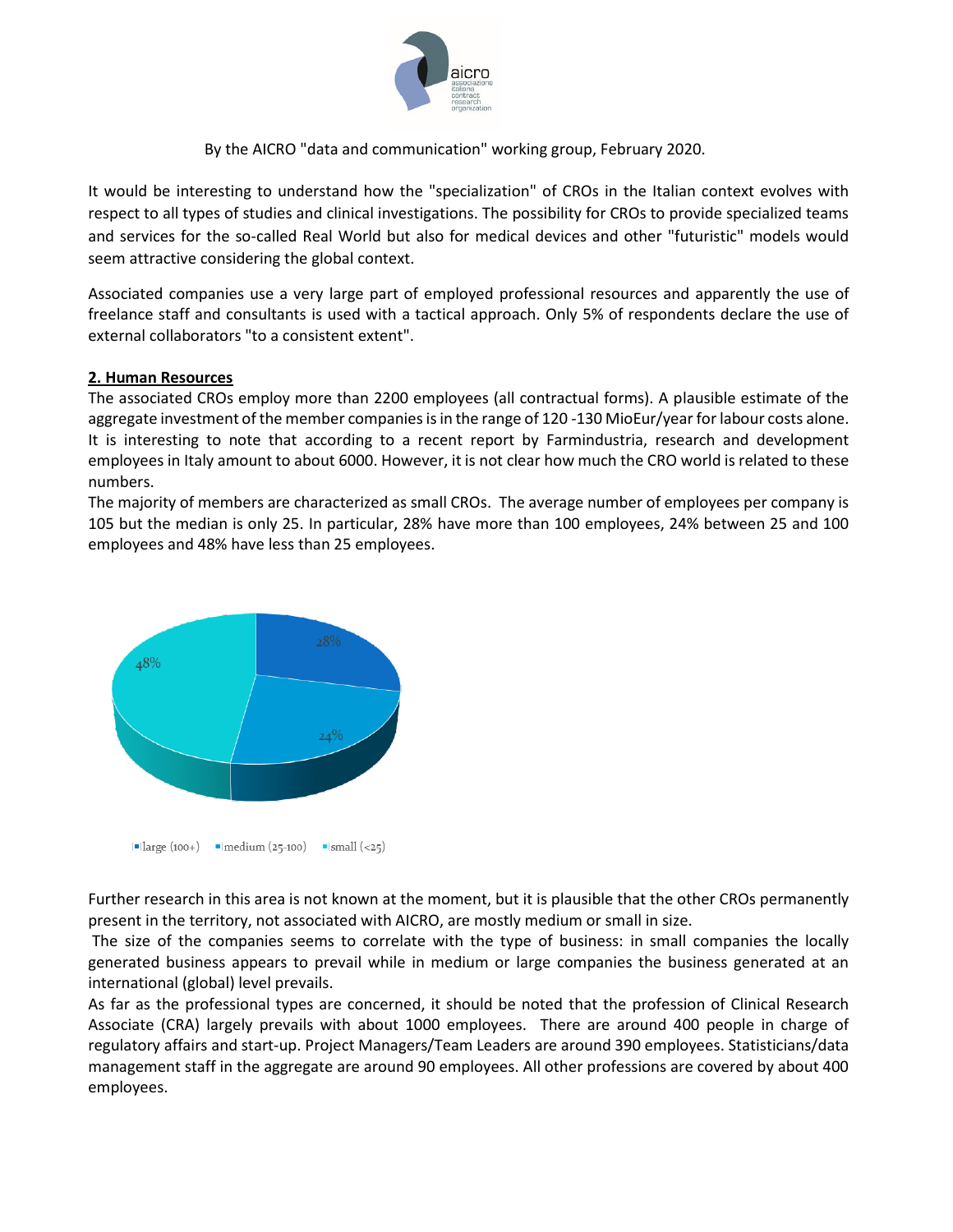



The CRA is still (and historically) the entry-level profession to the world of clinical research. Being a very demanding profession, the average duration of employment in this profession is generally "short" (4 - 5 years) and usually finds its development in other professions (e.g. PM/Team Lead).

It is the typical profession in great and constant demand and very scarce availability on the market. Constant and conspicuous investments are necessary to find this type of resources and to ensure an adequate turnover. The "academic" training does not cover (completely) the constant demand for these professions and the CROs contribute largely to the investments needed for training.

Both the Project Managers and the Specialists in Regulatory Affairs and Start Up, are more specialized professions and to some extent still "niche". Both technical and "soft" experience and skills are required to fill these roles in clinical research.

Generally, the duration of employment is much longer than for CRAs. Given the great added value they bring, however, there is great demand and relatively little availability and, at least for Project Managers, there is great competition between countries to ensure representation in the so-called CoE (Centre of Excellence).

Also, in these cases the investment in training is essential and very demanding.

Specialists in Statistics (biometrics) and Data Management can count at least in part on the availability of academic training. They are relatively more represented in medium/small size CROs and more related to locally generated business.

These are also highly sought-after professions and although the theoretical foundations may derive from (academic) studies, experience in the field is a differentiating factor.

Since these are activities that can be covered virtually anywhere, competition with similarly qualified resources from low labour cost countries (e.g. India) is very relevant.

All other professions are represented by about 400 employees. Among them (by way of example only): - Management - Quality professionals (Quality Assurance/ Quality management) - Pharmacovigilance, Contract negotiation specialists, other "Subject Matter Experts".

Some of these professions or roles are of paramount importance and are often only accessed after considerable experience and only with appropriate attitudes/skills. Only in some cases is training available, which often has to be disseminated/transferred in a controlled manner.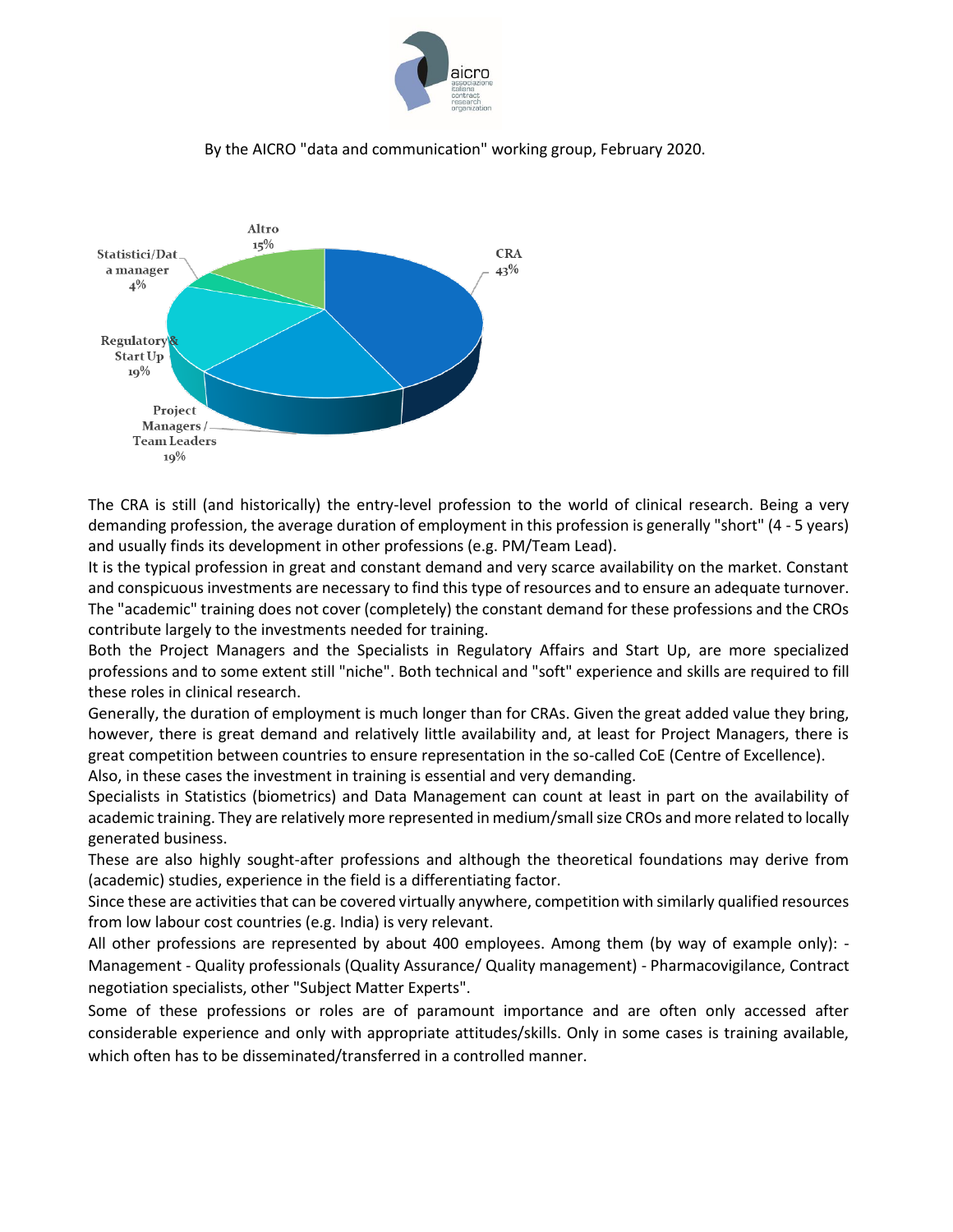

## **3. Investments and payments**

The member companies contributed financially to the revenues of the "system" with approximately 73 -75 million euro in 2018 through payments made to the trial sites and the regulatory authority.

The payments made to the Ethics Committees and to the Regulatory Authority for the activation of the new studies (including amendments to the protocols) amount to approximately € 22 -23 million (30% of the total). The payments made to the trial sites were around 51 -52 million euro to cover the costs incurred by the SSN (NHS) for the execution of the studies and the contribution of the centres to enrolment (70% of the total).

Although these payments ultimately reflect the investments of industry and sponsors in general, the CROs have considerable influence in directing these investments to the most suitable and prepared facilities to manage the execution of the studies and are therefore important partners of industry in managing the return on investment.

In this respect, efforts are evident in the increasing cooperation between clinical research institutions and CROs. However, it would be interesting to deepen the level of general awareness of the economic value of trials at the sites and the value that a collaboration with the CROs can bring to all parties involved.

Although the data relating to the number of studies "launched" in 2018 are less robust, due to objective difficulties in defining and often documenting this data precisely, it is possible to draw some conclusions about the market penetration of CROs in Italy for the year examined.

According to the AIFA report, during 2018, 666 clinical (interventional) studies were authorized.

The data provided by the survey of about 330 studies on 2500 sites (including the observational studies - in any case in a clear minority) launched by 18/21 associates, would seem to indicate a high or very high market penetration by the associated CROs (>50%?).

It is desirable that further analyses, more detailed and precise, are carried out in this sense. In general, a common sharing of certain and shared indicators would be important. The number of studies activated in the time unit is in fact only a partial indicator of market trends. More precise indicators in the industry should include the type of studies, the type of sponsor and above all the number of sites and patients involved.

# **Conclusion:**

CROs have long been established partners of sponsoring companies, trial sites and institutions in the field of clinical research. The CRO market is constantly expanding and it is expected that in the near future the volume of studies and sites managed by the CROs will become the majority vs those managed directly by companies and sponsors of different kinds.

There are no overly precise indicators in Italy regarding the size and types of activities of the CROs. This analysis provides some data of CROs associated with AICROs, among the most representative in the Italian market.

Overall, the associated CROs employ more than 2200 people specialized in leading roles in the design, supervision and execution of clinical trials. Many professions are considered of high added value and are in low availability and high demand.

The CROs contribute to the entry into the job market of young graduates, collaborate in improving awareness of the importance of research and integrate academic training programs in the pharmaceutical and health care fields in general.

CROs ensure independence and impartiality in the conduct of clinical trials and ensure compliance with the highest methodological and ethical standards.